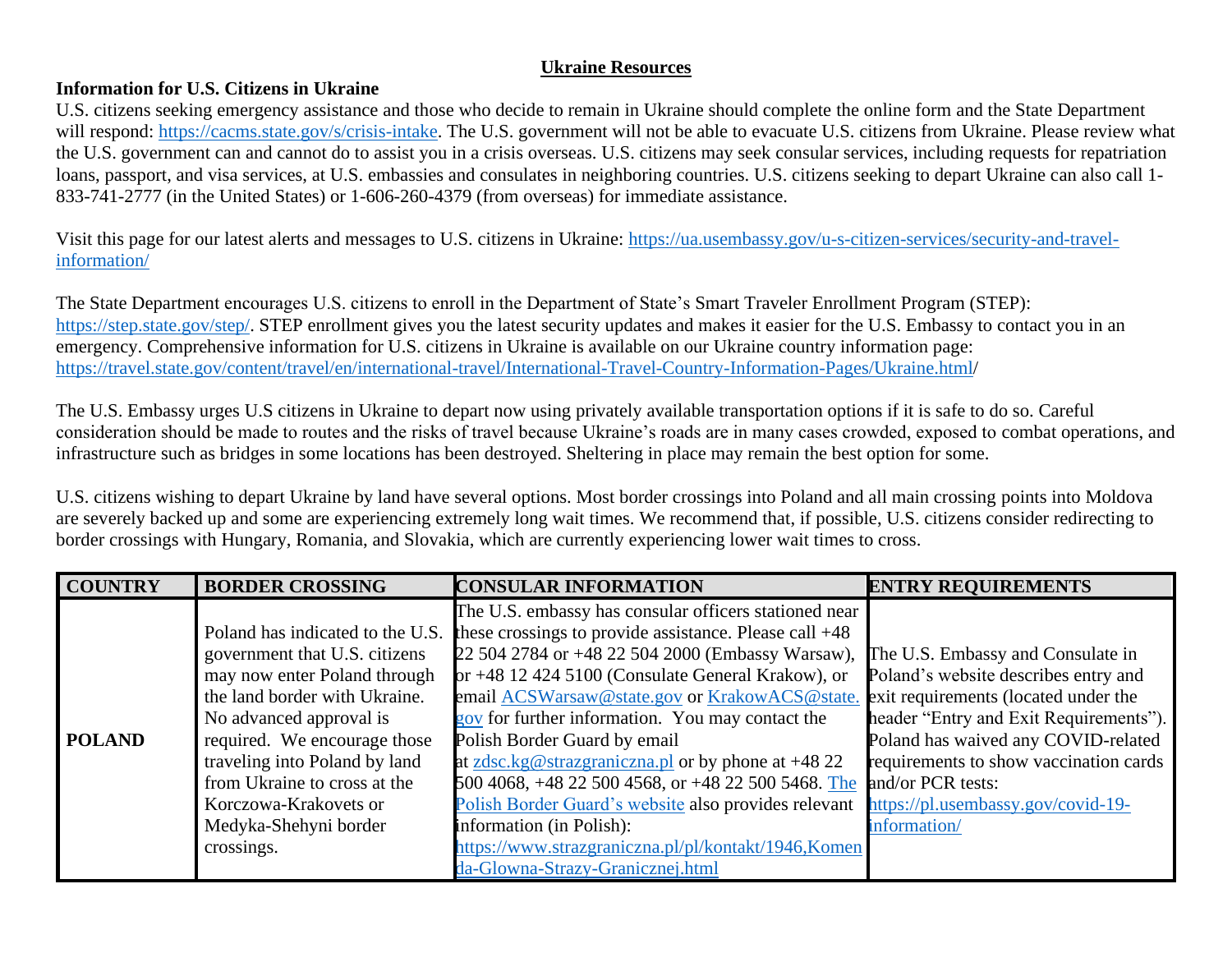| <b>ROMANIA</b>  | We encourage those traveling<br>into Romania by land from<br>Ukraine to cross at the Siret<br>border crossing.                                                                                                        | The U.S. embassy will soon have consular officers<br>stationed near this crossing to provide<br>assistance. Please call $+40-41-270-6000$ or<br>email ACSBucharest@state.gov for further<br>information.                                       | Vaccinated and unvaccinated U.S.<br>citizens may enter Romania by<br>land. The Romanian Border Police's<br>website also provides relevant<br>information:<br>https://www.politiadefrontiera.ro/en/ma<br>in/home.html<br>The U.S. Embassy in Romania's<br>website describes entry and exit<br>requirements (located under the header<br>'Entry and Exit Requirements''):<br>https://ro.usembassy.gov/covid-19-<br>information/                                                                                                     |
|-----------------|-----------------------------------------------------------------------------------------------------------------------------------------------------------------------------------------------------------------------|------------------------------------------------------------------------------------------------------------------------------------------------------------------------------------------------------------------------------------------------|-----------------------------------------------------------------------------------------------------------------------------------------------------------------------------------------------------------------------------------------------------------------------------------------------------------------------------------------------------------------------------------------------------------------------------------------------------------------------------------------------------------------------------------|
| <b>HUNGARY</b>  | We encourage those traveling<br>into Hungary by land from<br>Ukraine to cross at the Záhony<br>border crossing.                                                                                                       | The U.S. embassy will have staff stationed near this<br>crossing to provide assistance. Please contact +36-1-<br>475-4400 by phone or <b>ACS.</b> Budapest @ state. gov by<br>email for further information.                                   | U.S. citizens do not need a visa to enter<br>Hungary, but should be prepared to<br>show proof of vaccination, a negative<br>COVID-19 test, or proof of recovery<br>from COVID-19. Hungarian Police's<br>website provides relevant information:<br>https://www.police.hu/en/content/infor<br>mation-on-general-rules-of-border-<br>crossing<br>The U.S. Embassy in Hungary's<br>website describes entry and exit<br>requirements (located under the header<br>'Entry and Exit Requirement"):<br>https://hu.usembassy.gov/covid-19/ |
| <b>SLOVAKIA</b> | A list of open border crossings<br>is available on the U.S.<br>Embassy in Bratislava's<br>website:<br>https://sk.usembassy.gov/infor<br>mation-on-entering-slovakia-<br>through-the-external-non-<br>schengen-border/ | The U.S. embassy can provide consular assistance to<br>U.S. citizens who cross into Slovakia from<br>Ukraine. Please call +421-2-5443-0861 or +421-903-<br>703-666 by phone or<br>email consulbratislava@state.gov for further<br>information. | All borders in Slovakia are open to<br>vaccinated travelers, and unvaccinated<br>travelers will be allowed entry in a<br>humanitarian emergency, but may need<br>to undergo testing and quarantine. The<br>U.S. Embassy in Slovakia's<br>website describes entry and exit<br>requirements (located under the header<br>'Entry and Exit Requirements") in more                                                                                                                                                                     |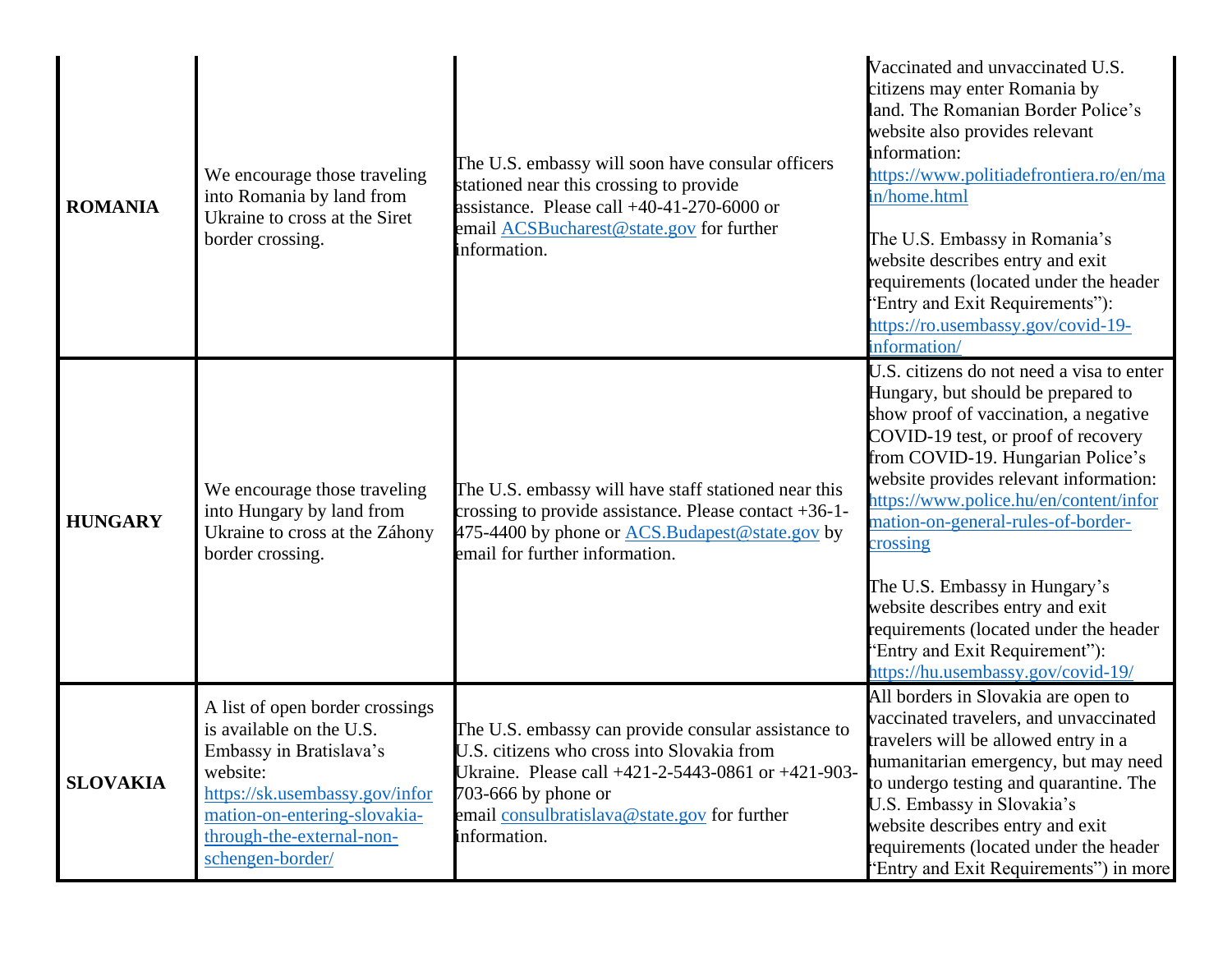|                                               |                                                                                                                                                                                                                                                                                                                                                                                                                                                                                                                                                                                                                                                                                                                                                   |                                                                                                                                                                                                              | detail: https://sk.usembassy.gov/covid-<br>19-information/                                                                                                                                                                                                                                                                                                                                                                                                                                                                              |
|-----------------------------------------------|---------------------------------------------------------------------------------------------------------------------------------------------------------------------------------------------------------------------------------------------------------------------------------------------------------------------------------------------------------------------------------------------------------------------------------------------------------------------------------------------------------------------------------------------------------------------------------------------------------------------------------------------------------------------------------------------------------------------------------------------------|--------------------------------------------------------------------------------------------------------------------------------------------------------------------------------------------------------------|-----------------------------------------------------------------------------------------------------------------------------------------------------------------------------------------------------------------------------------------------------------------------------------------------------------------------------------------------------------------------------------------------------------------------------------------------------------------------------------------------------------------------------------------|
| <b>MOLDOVA</b>                                | U.S. citizens traveling into<br>Moldova by land from Ukraine<br>should avoid the Transnistria<br>region and cross into Moldova<br>either to the north or south of<br>the region. The main Moldova-<br>Ukraine border crossing south<br>of Transnistria is Palanca -<br>Mayaki Udobnoe. The main<br>border crossing north of<br>Transnistria is Otaci - Mohyliv-<br>Podilskyi. Travelers should<br>not enter Moldova through the<br>breakaway region of<br>Transnistria, where the U.S.<br>Embassy has limited access and<br>cannot provide the full range of<br>assistance to U.S. citizens.<br>Travelers should note the<br>Chisinau-Odesa train goes<br>through Transnistria as well.<br>More information on<br>Transnistria can be found here. | U.S. Embassy personnel will be stationed near border<br>crossings to provide assistance. Please contact $+373$ -<br>2240-8300 by phone or <i>ChisinauACS</i> @state.gov by<br>email for further information. | U.S. citizens can enter Moldova,<br>whether vaccinated or unvaccinated,<br>though travel restrictions in-country<br>will vary depending on vaccination<br>status. The Moldovan Border<br>Police's website provides relevant<br>information (in Romanian):<br>https://www.border.gov.md/index.php/e<br>The U.S. Embassy in Moldova's<br>COVID-19 website describes entry and<br>exit requirements in full under the<br>header "Entry and Exit Requirements.":<br>https://md.usembassy.gov/u-s-citizen-<br>services/covid-19-information/ |
| <b>THE</b><br><b>EUROPEAN</b><br><b>UNION</b> | The European Union maintains<br>a website with all travel<br>restrictions for member states:<br>https://reopen.europa.eu/en                                                                                                                                                                                                                                                                                                                                                                                                                                                                                                                                                                                                                       |                                                                                                                                                                                                              |                                                                                                                                                                                                                                                                                                                                                                                                                                                                                                                                         |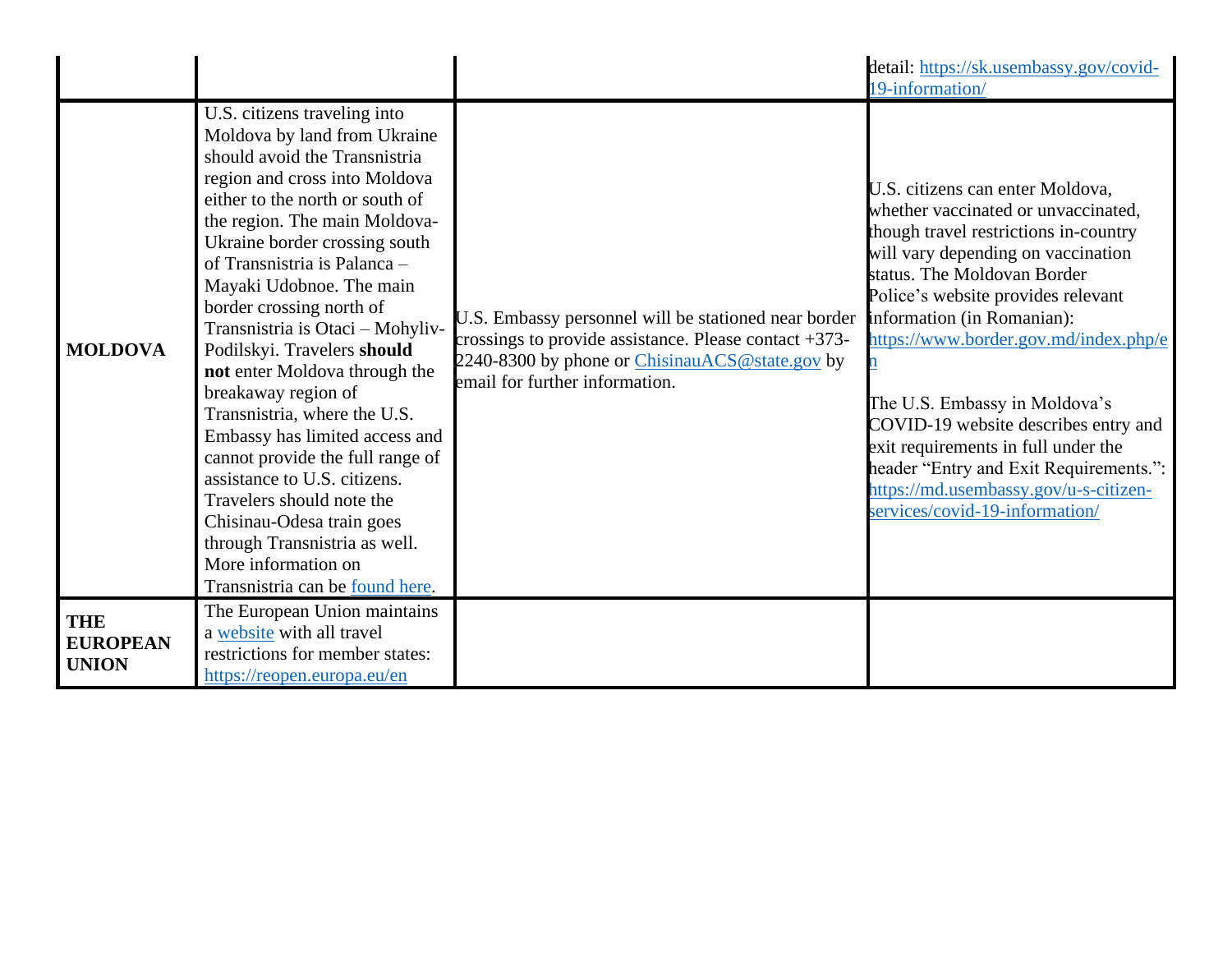## **Information for Ukrainian Citizens**

Ukrainian citizens who have a valid passport can leave Ukraine to a neighboring country, such as Poland or Moldova. Once in that third country, consular services are available to those seeking visa appointments. Contact the U.S. Embassy in the country of arrival.

Ukrainian citizens with an Immigrant Visa case in process can request their case be transferred to another Embassy or Consulate in a neighboring country. If their petition is already being processed at the National Visa Center, they should fill out this form: <https://travel.state.gov/content/travel/en/us-visas/visa-information-resources/ask-nvc.html>

Ukrainian citizens without an Immigrant Visa case in process can apply for a visa at the Embassy or Consulate in a neighboring country. Information about humanitarian assistance and visa information for Ukrainians who have evacuated to **Poland** can be accessed here: <https://pl.usembassy.gov/visas/humanitarian-assistance-and-visa-information-for-ukrainians/>

The information provided below was compiled from UNHCR and local government websites for refugees and asylum-seekers. **It is not official U.S. government guidance.** 

| <b>COUNTRY</b> | <b>ADDITIONAL INFORMATION</b>                                                                                                                                                                                                                                                                                                                                                                                                                                                                                                                                                                                                                                                                                                                                                                                                            | <b>LOCAL CONTACT INFO</b>                                                                                                                                                                                                                                   | <b>UNHCR CONTACT</b>                                                                                       |
|----------------|------------------------------------------------------------------------------------------------------------------------------------------------------------------------------------------------------------------------------------------------------------------------------------------------------------------------------------------------------------------------------------------------------------------------------------------------------------------------------------------------------------------------------------------------------------------------------------------------------------------------------------------------------------------------------------------------------------------------------------------------------------------------------------------------------------------------------------------|-------------------------------------------------------------------------------------------------------------------------------------------------------------------------------------------------------------------------------------------------------------|------------------------------------------------------------------------------------------------------------|
| <b>POLAND</b>  | If you are fleeing Ukraine, you will be admitted to Poland. If<br>you do not have a place of stay in Poland, go to the<br>nearest reception point. At the reception point: you will receive<br>more detailed information about your stay in Poland, the<br>government will provide you with temporary accommodation in<br>Poland, you will receive a hot meal, drink, basic medical<br>assistance and a place to rest.<br>If you are escaping from an armed conflict in Ukraine, do not<br>worry that you do not have documents allowing you to enter<br>Poland. You will be admitted to Poland. Take the most<br>important documents with you - internal passport, foreign<br>passport (if you have one), birth certificates of children traveling<br>with you, medical documentation.<br>Border crossings can also be crossed on foot. | <b>Phone:</b> $+48477217575$ ,<br>Email: ukraina@udsc.gov.pl<br><b>Polish Government website for</b><br>refugees and asylum seekers:<br>https://www.gov.pl/web/udsc/ukraina-<br>en                                                                          | <b>Phone:</b> $+48226286930$<br><b>E-mail:</b> polwa@unhcr.org                                             |
| <b>ROMANIA</b> | Once you ask for asylum, you will be asked to sit for some<br>interviews and fill in some papers. The standard procedure<br>includes some questionnaires and consent forms. You can<br>contact a lawyer, an NGO, or UNHCR at any point during the<br>asylum procedure.<br>Please note that, in Romania, UNHCR has no formal role in the                                                                                                                                                                                                                                                                                                                                                                                                                                                                                                  | <b>Romanian National Council for</b><br><b>Refugees (CNRR)</b><br>Services: information, legal counselling [17:30]<br>Website: https://www.cnrr.ro/index.php/ $Hotline: +40723653651$<br>$\mathsf{ro}/$<br>Email: office@cnrr.ro<br>Phone: (004) 0213126210 | <b>Phone:</b> $+40212017873$<br>(Monday-Friday: 9:00-<br>(available 24/7)<br><b>Email:</b> rombu@unhcr.org |
|                | asylum procedure and UNHCR does, in general, not intervene in Hotline: (004)0730073170                                                                                                                                                                                                                                                                                                                                                                                                                                                                                                                                                                                                                                                                                                                                                   |                                                                                                                                                                                                                                                             |                                                                                                            |